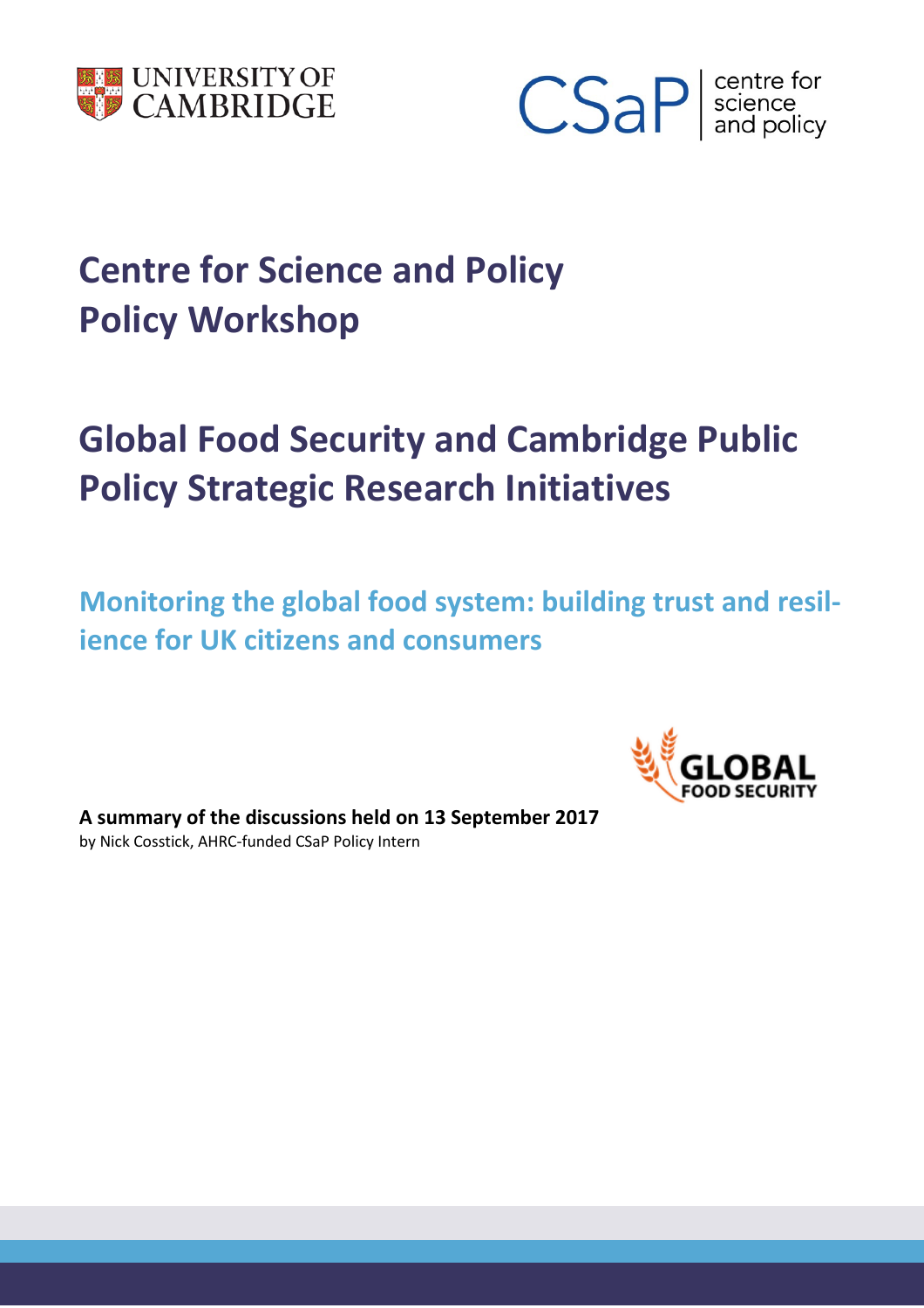# Acknowledgements

This workshop was organised in partnership with Cambridge University's Global Food Security Strategic Research Initiative and Public Policy Strategic Research Initiative.

We are grateful to all those who participated and contributed to the discussion.

Finally, we would like to thank the Isaac Newton Trust for their generous support in funding this workshop.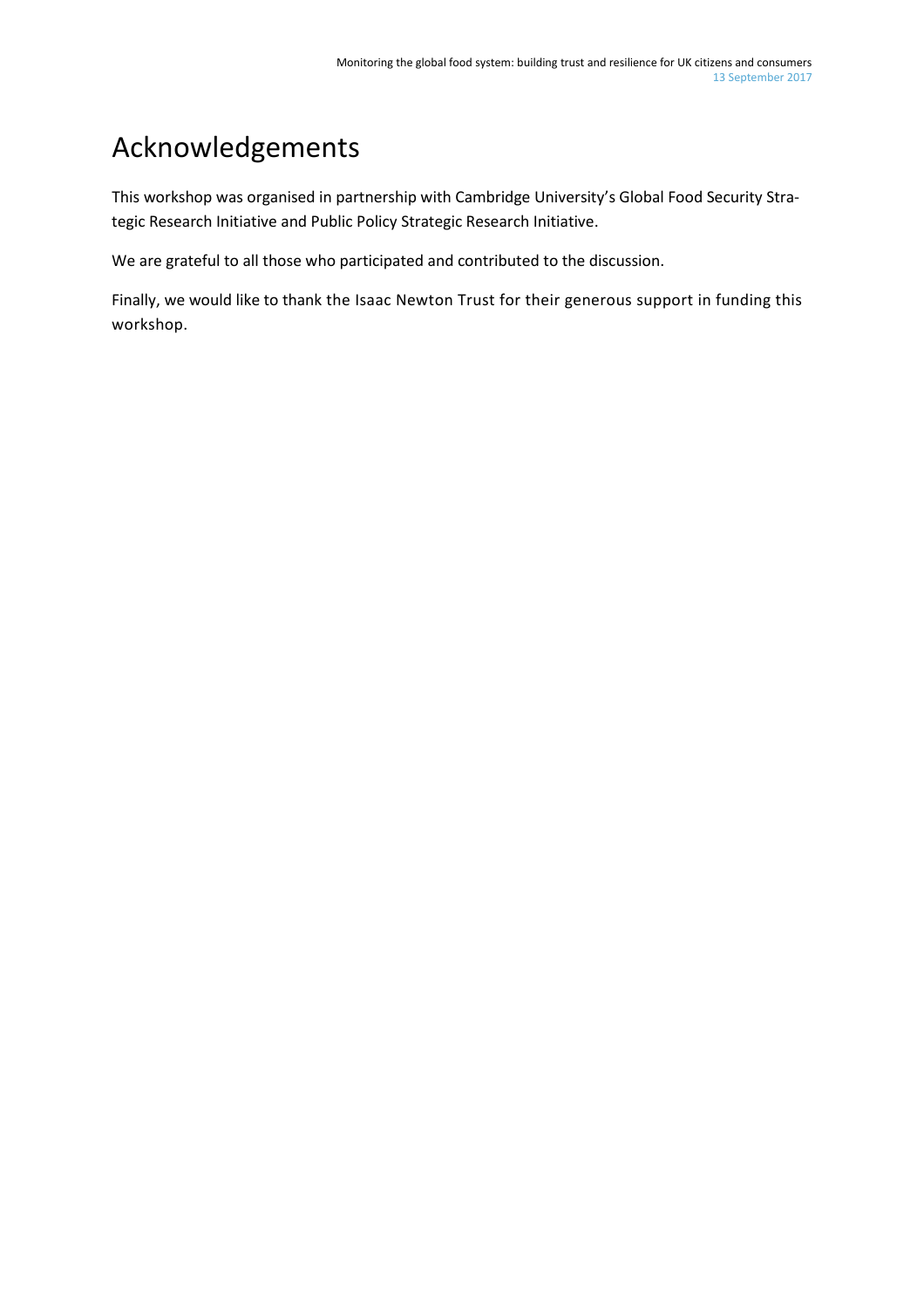# Introduction

#### **Purpose of the workshop**

This workshop brought together policy officials from the Food Standards Agency, the Environment Agency and Defra with experts on business and enterprise; plant sciences; rural and environmental economics; diet and activity; and innovation, health and science.

The purpose of the workshop was to provide participants with an opportunity to share their latest research and policy insights on food security issues. The workshop addressed questions posed by the Food Standards Agency (FSA):

- 1. What potential shocks to the global food system should the UK Government be monitoring?
- 2. What do we know about how markets, firms and consumers respond to shocks and emerging risks in food systems?
- 3. How can horizon scanning extend beyond a focus on technological change to include social and economic dynamics?
- 4. How should monitoring and analysis pay attention to weak signals and complex data?
- 5. How can advances in data science be harnessed?
- 6. How can consumers and citizens engage in foresight and scenario work?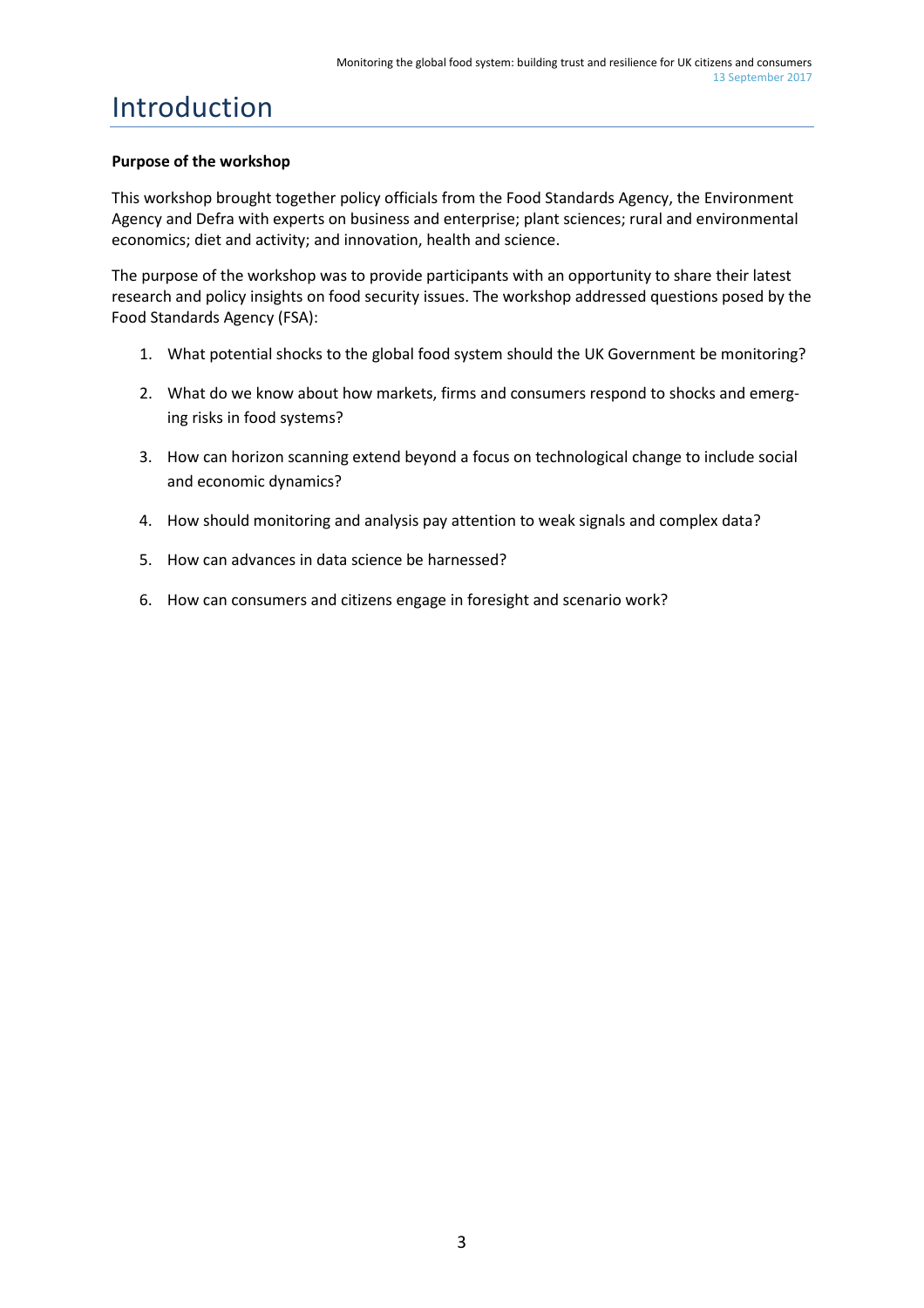# Summary of discussions

Discussions focused on the future of UK food regulation in a globalised food system; in particular what capabilities the Food Standards Agency (FSA) and other parts of government will need in order to support the long-term resilience of the food system as it affects UK citizens and consumers.

Topics covered included: the role of the FSA and its accountability to the consumer; the role of the consumer and the market in food security; methodological and technological approaches to solving food security problems; and the role of experts and trust in food security.

# **1. The FSA and its accountability to the consumer**

The FSA is a non-ministerial department responsible for food safety and food hygiene in England, Wales and Northern Ireland. It works with local authorities to enforce food safety regulations.

The FSA's programme *Regulating our Future: why food regulation needs to change and how we are going to do it* aims to modernise an unsustainable regulatory approach. The existing 'one size fits all' approach is ill-suited to the increasingly diverse nature of the industry – whether online retailers, food delivery services, private auditors, food safety certification schemes. And we see the scale of global change impacting the food system – whether climate change, geo-political and economic shifts, through to technology innovation. But the current regulatory approach doesn't allow us easily to focus our effort on changing risks.

# **2. The consumer and the market**

### *Consumer preferences and the purpose of the market-led food industry*

Food security policy acts on behalf of the consumer. However, different views were debated regarding what constitutes acting on behalf of the consumer, and the consumer's preferences regarding food policy.

One view put forward was that we should take the buying actions of consumers to be their revealed preferences. In this case, the food industry could be viewed as acting on behalf of consumers by meeting their demand for foods with (for example) high salt and sugar content.

An alternative view was that, since foods that are high in energy density provide better value per calorie than, for example fruits and vegetables, the most cost-effective way to feed hungry mouths is not necessarily the heathiest. This is a perfectly rational response, if one predicated by a short-term view.

It is also apparent that the food industry is designed to maximise profits, rather than to truly meet consumer preferences. Maximising shareholder value does not necessarily maximise societal value. The maximisation of profits is achieved via the manipulation of demand via marketing. Maximising profit usually requires maximising sales of relatively low margin but high volume products. Such products tend to be convenient but less healthy (e.g. sugary drinks and ready meals).

The key challenge here is that the primary goals of the food industry (maximising shareholder value) and public health (maximising health and minimising health inequality) are poorly aligned. To maximise achievement of both goals will require a paradigm shift by the food industry – away from a purely market-led approach – that also takes account of health as a value. Poor health (e.g. from non-communicable disease consequent upon an unhealthy diet) is an external cost of the food industry that needs to be internalised.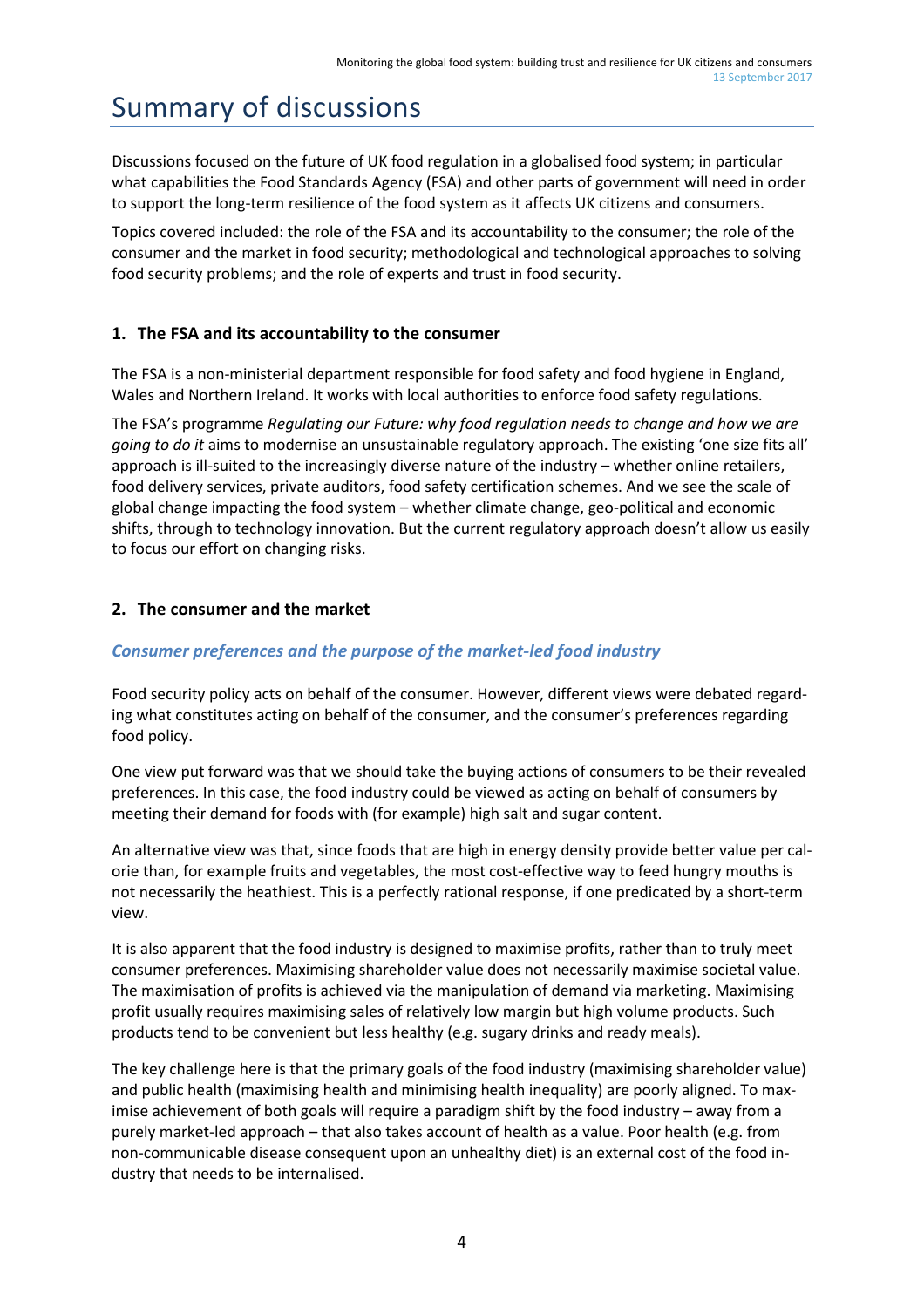Evidence that the consumer does care about the healthiness of their food can be seen in the response of the British public to two food scandals – BSE and the 2013 horse meat scandal. With regard to BSE, beef sales have not returned to the levels seen pre-March 1996 (when the European Commission imposed a worldwide ban on all British beef exports). With regard to the horsemeat scandal, the adverse reaction of the public was fervent.

Whether this can or should extend to manipulating the market remains open to question.

## *Changing consumer behaviour*

Behavioural ('nudge') economics offers another set of tools for viewing and manipulating the relationship between consumer preferences and the market – although it does not necessarily stand in opposition to either preceding view. This approach to intervention achieves its goal by changing the 'choice architecture' of, for example, retail environments (e.g. by changing the placement of healthier or less healthy foods). It can be successful because human behaviour is dictated not only by conscious, but also by unconscious or automatic decisions.

We know that habit and imitation both play a role in consumer behaviour, and both seem to be perfectly rational heuristics. However, behavioural economics tells us that if we change our incentive structures slightly, we can get the public to alter their behaviour. The default effect may be of use here. Making one option the default increases the probability that it will be chosen.

It was pointed out that individuals play a dual role both as consumer and citizen. Each role comes with corresponding preferences. The consumer prefers cheaper products, but the citizen appreciates collective action for a positive goal (reducing climate change for example).

Mike Barry, head of sustainability at M&S, has stressed that any change made in consumer preferences must be cultivated over a long period of time. An example of this is the very gradual reduction of salt in M&S products (whilst informing the consumer). Anything other than a gradual shift could lead to consumers switching brands. This approach can be successful because our innate preference for salt and sweet tastes can be reset.

The role of public figures, such as Jamie Oliver, and movements such as the organic and in-season movements in changing consumer preferences in a healthy direction is not to be overlooked.

The opinion that retailers could persuade consumers to adopt an in-season mentality, was put forward as a way of reducing the environmental cost of importing produce. However, some scepticism was presented with regard to the number of consumers that could be persuaded to adopt this mentality. For many, the pleasure they get from eating (for example) asparagus out of season, might be enough to overlook the environmental cost.

There is an asymmetry between the consumer and food manufacturers and retailers regarding the level of information to which they have access. Consumers have substantially less information regarding the health risks that ingredients in, say, soft drinks pose to them. Furthermore, the power to change the food industry systematically lies in the hands of businesses rather than the consumers. So the level of responsibility which the consumer has is far smaller than that of business.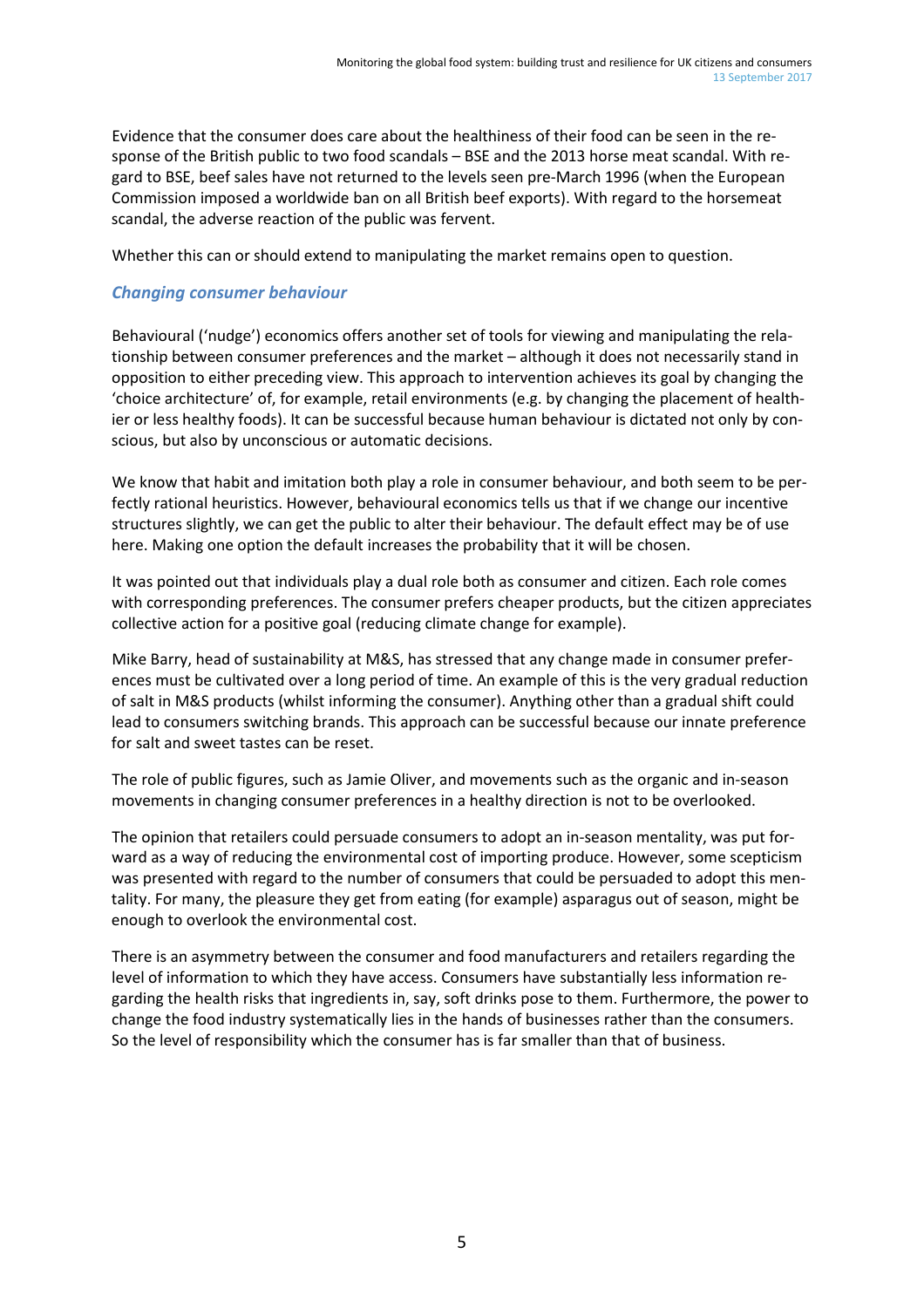# *Food markets and classical economics*

We know that markets do not necessarily respond to shocks and emerging risks in line with the principles of mainstream economic theory. Food markets are typically characterised by market failure. There is an asymmetric distribution of information between the consumer and the trader (in favour of the trader). They are also characterised by externalities – costs or benefits of transactions (on individuals or society) that are not overtly part of the transaction (i.e. hidden). Food markets are not, therefore, 'competitive markets' in the classical sense, because they do not have to pay for the external costs (e.g. health care or lost productivity resulting from the health damaging effects of unhealthy foods.

The responses we get from such markets are those that mainstream textbooks would call "irrational". However, this is not the case. They are perfectly rational, as they reflect the market conditions in which those decisions have been made. For example, an increase in food prices is not necessarily a response to commodity shortages; it may be a response to commodity hoarding. For those with a controlling interest in a commodity, hoarding it to drive up the price is rational behaviour.

#### *Food waste*

Approximately 30% of food is wasted in both the 'developed' and 'developing' world. The waste happens at different stages of the food chain in high, middle and low income countries.

In India, food waste happens in large part because of the lack of a cold chain (a temperature-controlled supply chain). It is large companies that provide the infrastructure needed to reduce waste early on in the supply chain.

Farmers in developing countries also lack timely information regarding crop prices and markets. This creates price fluctuations. In the UK, waste happens mostly at the retail and consumer end of the chain. Retailers fear empty shelves; empty shelves could lead not only to lost sales, but also to lost customers. The fear drives overproduction and oversupply. Supermarkets overstock to avoid this problem. The result is either the dumping of large quantities of food, or reduced price deals (e.g. two for one offers).

Human bias can lead to overstocking. Confusion caused by use-by and sell-by dates can also result in consumers throwing away perfectly edible food. The aesthetic bias that consumers have against misshapen fruits and vegetables also leads to waste at the farm end of the chain. This bias has been systematically encouraged by the food industry, and supermarkets in particular (the worst culprit having been M&S). Some supermarkets have found other ways of using misshapen fruits and vegetables. Sainsbury's for example, reduce waste by utilising misshapen fruits and vegetables in sliced food ranges and ready meals. Other supermarkets have re-introduced misshapen fruits and vegetables with specific marketing appeal (e.g. Tesco's 'perfectly imperfect' range).

#### *The Walmart phenomenon*

A case study highlighted the effect of Walmart opening and closing a store in a rural, low income community in the USA. Prior to Walmart's opening, the community grew their own food and had a sense of community.

Walmart's ability to save costs by increasing their level of production (to leverage economies of scale) resulted in a reduction of costs to the consumer which meant that Walmart became the only source of food and livelihood for the community.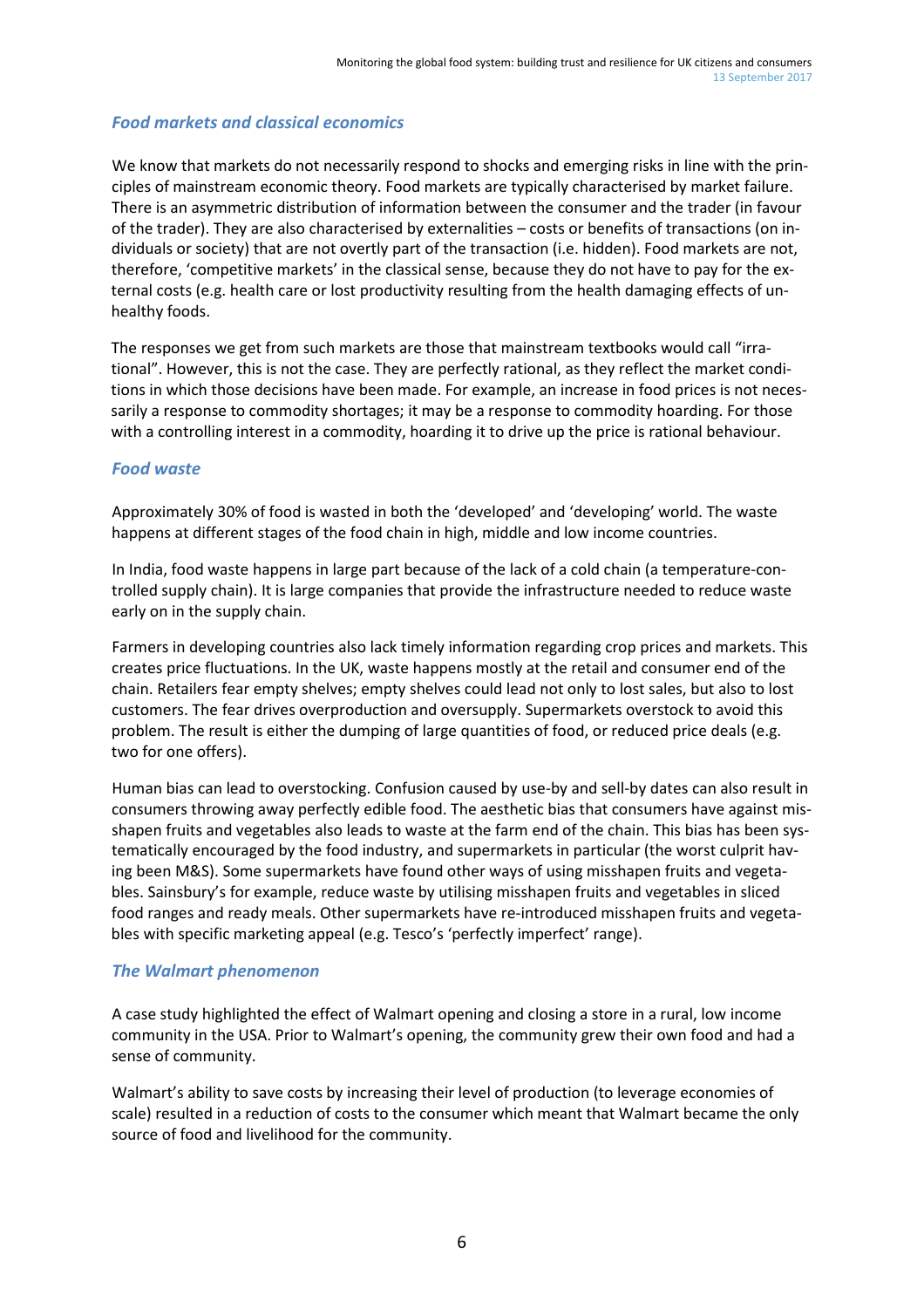When the store decided to close, the effect was devastating. The community had become wholly reliant on a business that was not focused on food security and in only a short period of time (10 years) had lost its own means of food production.

## **3. Methodological and technological approaches**

Various methodological and technological approaches to solving food security problems, were discussed.

#### *Antimicrobial resistance research*

The challenge of antimicrobial resistance exemplifies the complexity of food security problems. Antimicrobial research has given us some knowledge. We know that: (1) it occurs naturally; (2) overuse and misuse of antibiotics exacerbates the problem; (3) resistant genes spread between people, between animals, and between people and animals.

However, what we know is eclipsed by what we don't, and our understanding changes almost daily.

Recent research has investigated cases in which aquaculture systems – which had either not used antibiotics for years, or had never used them – still had sediment carrying bacteria with resistant genes. Some testing revealed that the resistant genes were coming from the fish food.

There is also a worrying trend in the use of antibiotics in animal feed in Chinese farms. Feed is chosen if it produces the most rapid rate of growth in the animals (a function of the amount of antibiotics in the feed). Neither the presence, nor identity, of the antibiotics appear on the labels for these feeds. Improved monitoring and surveillance could be useful in this instance.

#### *Blockchain*

Blockchain has the potential to change the way we buy and sell, interact with government and verify the authenticity of everything from property titles to organic vegetables. It combines the openness of the internet with the security of cryptography to give everyone a faster, safer way to verify key information and establish trust.

Blockchain could be standardised across borders and has the potential to aid with monitoring and surveillance. It is also a very tamper resistant, permanent register and does not rely on a single entity to maintain it. It is a shared database with mutual control over the evolution of data.

There are already a number of food security projects utilising Blockchain including IBM's collaboration with Nestle, Unilever, Walmart and Provenance.

Sweatcoin is part of a growing trend in digital fitness apps that offer rewards for exercise. Apps such as Bitwalking and Gympact also pay users in virtual currency, while Charity Miles turns steps into donations for charitable causes. A possible use of these currencies would be for employers (who pay for their employees' healthcare), or national health services, to partner with these organisations to incentivise people to walk to work. Any virtual currency earned could be converted and paid alongside salaries. Any expense on employers and national health services would be offset against the cost of healthcare. A similar type of app (and partnership scheme) could be developed for healthy eating.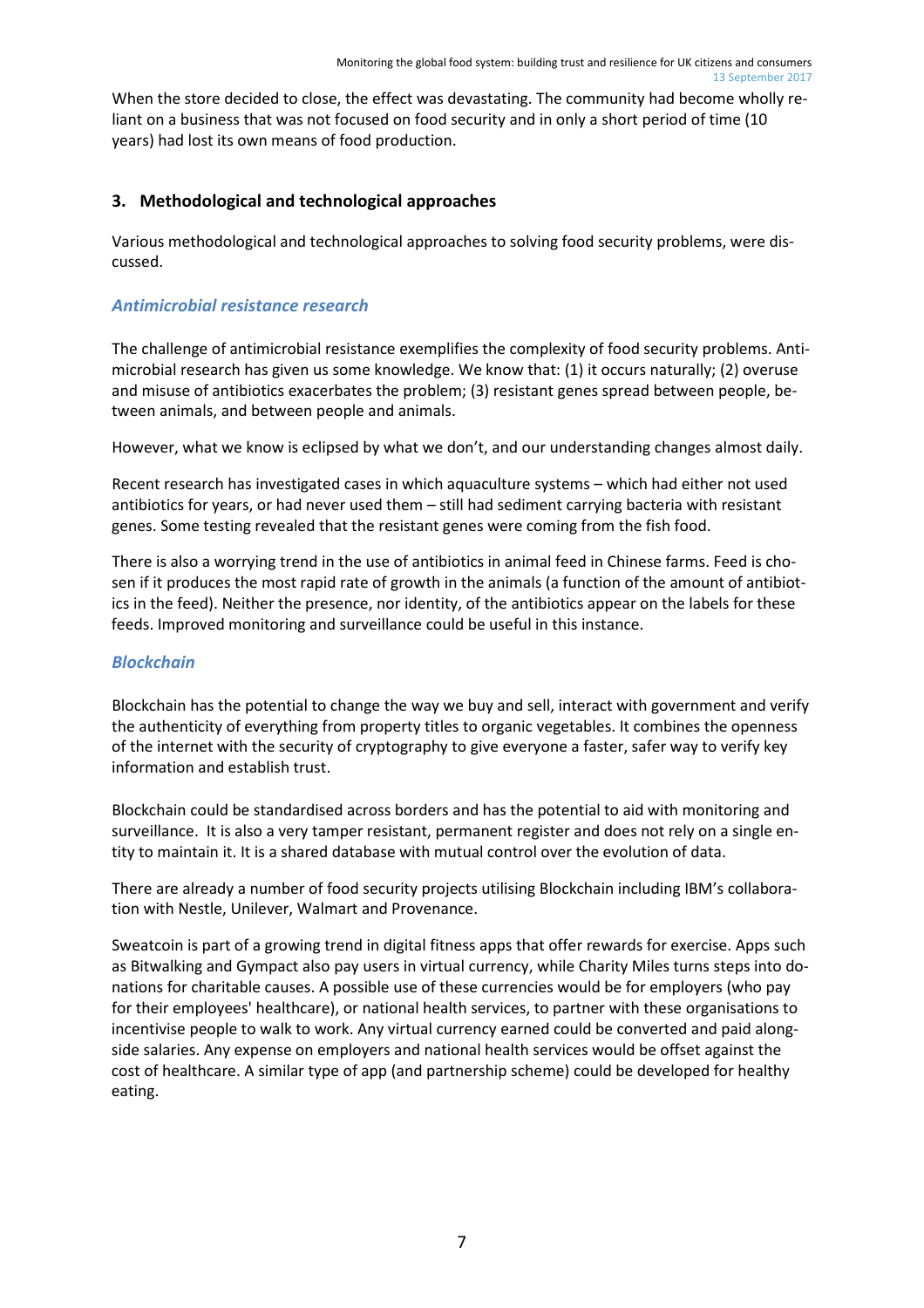There is the possibility for Blockchain based RegTech (regulatory technology) to aid regulators gain access to the workings of an industry. Since Blockchain is a network of computers sharing information, a regulator could be offered a node within that network. This would help with monitoring and surveillance.

An issue with Blockchain is the 'garbage in garbage out' problem – inaccurate or fraudulent information which can render a Blockchain worthless. Companies like Everledger, which uses Blockchain for tracking diamonds, have made progress on this problem by putting unique codes into its diamonds which are then linked to the Blockchain.

Smart contracts stored on the Blockchain could be used to aid the food system. Smart contracts can verify that an event has taken place, and automatically carry out an action in response. For example, a smart contract between an airline and individual could verify that a flight is cancelled and automatically issue a refund.

Privacy is an issue. Some Blockchains can be designed to be more private than others.

# *Citizen science methods and technology*

Citizen science is the engagement of non-scientists in scientific and data gathering projects.

It was proposed that government-driven citizen science projects allow for the possibility of achieving three positive outcomes at once:

- Getting a better, more immediate data set
- Opening up the data to the public, thereby increasing consumer trust
- Increasing consumer engagement, and thereby consumer understanding

Such projects are in keeping with the FSA's goal of empowering the consumer.

One example which could act as a blueprint for food security citizen science is *Premise*. *Premise* is a business which utilises paid citizens to capture real-time economic data with smartphones. This data is sent to a central server where it is utilised to spot trends and anomalies.

*Where's George?* is another example of a citizen science project, which tracks one dollar bills. This could include attainment of local knowledge more generally.

### *Data science and data driven businesses*

A way of improving the monitoring and surveillance of the food supply chain is to scale up our existing systems, including the data systems that support them.

There is potential for data science to be utilised as a tool for cutting food waste. Due to retailers' fears of having empty shelves, they work with a number of farmers and sometimes will renege on their contracts to avoid too much overstocking. This can result in farmers being left with food which goes to waste. Data science could be used to predict variations in supply and demand more accurately, and therefore avoid waste.

Data driven businesses could also increase the accuracy of predictions concerning consumer

behaviour (thereby reducing shocks to the system), and nudge consumers in the direction of healthy eating. For example, Gousto is a business which delivers healthy ingredients and meal plans straight to its customers' doors. It uses a machine learning recommendation engine (utilising millions of data points), which predicts customers eating habits, and offers recipes on the back of these predictions.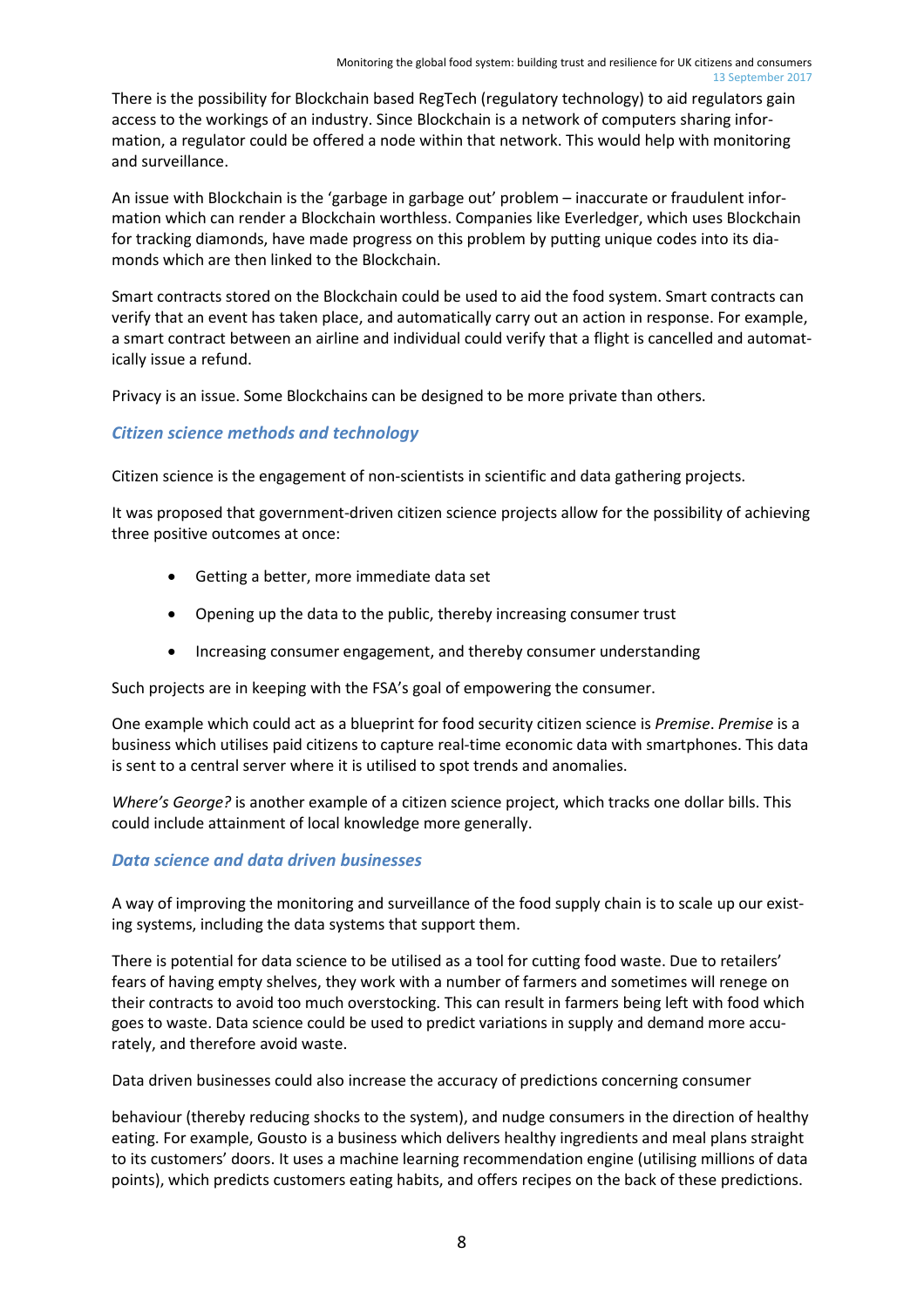It was stressed that there were reasons to be sceptical about the effectiveness of data science in solving food security problems. An analogy with chemical analysis was used – if you know what you are looking for you could find it but if not, you could easily miss it. However, data science has proved incredibly useful at identifying trends that we didn't know we were looking for – that's its strength, posting unexpected trends.

# *Locating drivers of potential shocks to the global food system as a method of horizon scanning*

This method of horizon scanning involves listing areas in which shocks to the food system might arise. These include:

- **Conflict**: Although the threat of conflict seems far removed from our shores, conflicts frequently happen and could affect the UK's food supply chain e.g. the hypothesised causal link between Arab spring and drought in Russia.
- **Consumer reactions to new technology and methods:** For example, Europe reports greater levels of concern regarding genetically modified foods than the USA or Asia. Another (potential) example is the increased use of emulsifiers in the food industry which lead to greater caloric density. If this plays a substantial role in obesity we might expect a consumer backlash.
- **Disease**: For example, avian influenza in poultry populations has highlighted that different approaches for disseminating biosecurity information may be required for different types of farmers and others who keep animals, including backyard chicken populations.
- **Surety of supply confidence in the supply chain:** This is linked to affordability and volatility in price. The UK's exit of the European Union is likely to bring not only volatility of exchange rate, but also volatility of supplies and prices.

A distinction was made between shocks to the food system and stresses. A shock to the food system is an abrupt, episodic event (e.g. the shutdown of a food supply route due to a military conflict). Whereas stress to the food system is a sustained pressure to the food system (e.g. soil erosion).

Recent research by [Dr Emily Shuckburgh](http://www.csap.cam.ac.uk/network/emily-shuckburgh/)<sup>[\[1\]](#page-8-0)</sup> has focused on trying to assess risks to systems, including the food system, from climate related shocks. Several challenges were encountered during this research: the first was the problem of accurately mapping the supply chain; the second was the problem of trying to understand the links between climate related shocks and the actual impact on food systems.

An example of the second problem comes from Dr Shuckburgh's project investigating milk supply chains in Egypt. A severe heatwave is a climate related shock that might be expected to adversely affect milk production, but the reality proved more complex. Local knowledge led to an understanding that in times of heat stress affecting bovine milk production, Egyptian milk supplies are often sourced from camels, providing greater resilience than anticipated based on studies from other parts of the world. The need for local knowledge and citizen involvement is therefore crucial for overcoming this second problem.

Another crucial tool for solving the second problem is understanding correlated risk. We need to understand the correlation between individual risks if we are to understand the aggregate risks to the system.

<span id="page-8-0"></span> <sup>[1]</sup> http://www.csap.cam.ac.uk/network/emily-shuckburgh/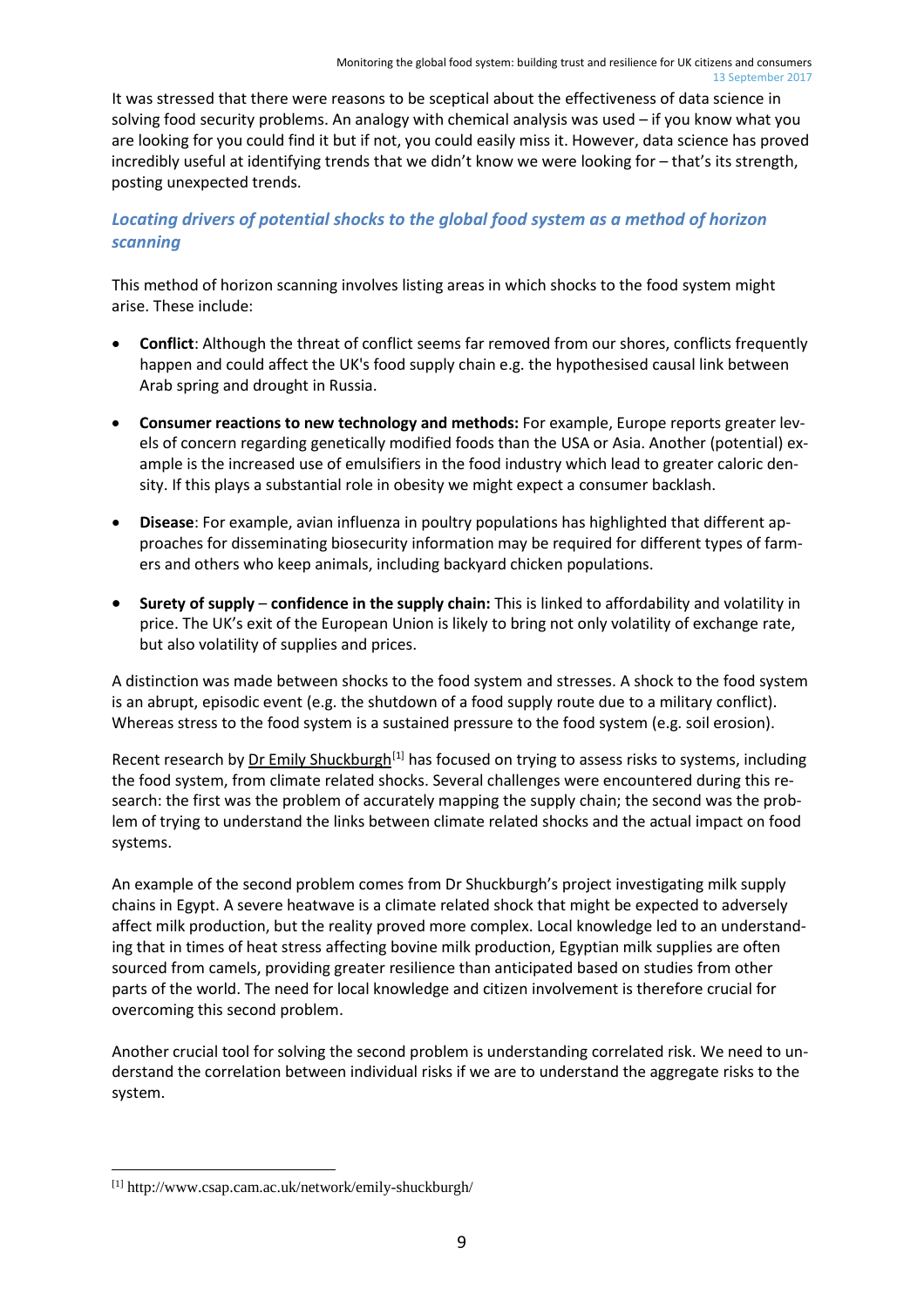Defra has talked of keeping agricultural subsidies which account for ecosystem services, but abolishing acreage payments and production subsidies. Acreage and production subsidies have had the effect of increasing European food prices above those in other world markets. However, they have also led to increased stability of food prices in Europe. If we end up working under the rules of the World Trade Organisation, there will be much higher instability of food prices.

A briefing document by Millstone *et al* on food security and UK's exit of the European Union can be downloaded here: [1](#page-9-0) *A Food [Brexit:](http://www.sussex.ac.uk/spru/newsandevents/2017/publications/food-brexit) Time to get real*.

#### *Experts and trust*

There is a need for an understanding of the value that each expert brings to the table. Experts must be credible. There are potential conflicts of interest concerning the links between business and scientific research.

A worrying phenomenon within the food industry is the attempts of businesses to "own" scientists. For example, recent research has shown that in general, saturated fatty acids from dairy (and plant) sources can be healthy, whereas those from meat are not – in contrast to the prevailing message since the 1960s that all saturated fats are unhealthy. The Cambridge scientist who produced this re-search, Dr Nita [Forouhi](http://www.mrc-epid.cam.ac.uk/people/nita-forouhi/)<sup>[2](#page-9-1)</sup>, has since been bombarded with requests by businesses in the dairy industry to validate their own research.

There is a need to develop an international consensus regarding what is the appropriate relationship between the researchers and the food industry. A recent systematic review undertaken by [Professor](http://www.cedar.iph.cam.ac.uk/people/leads/martin-white/) Martin [White](http://www.cedar.iph.cam.ac.uk/people/leads/martin-white/)<sup>[3](#page-9-2)</sup> yielded 56 principles for avoiding conflicts of interest. These principles have been used in a Delphi survey to achieve [international](http://www.cedar.iph.cam.ac.uk/research/dietary-public-health/food-behaviours-public-health-interventions/diet-research-food-industry-project/) consensus<sup>[4](#page-9-3)</sup>. An international workshop in 2018 aims to produce guidance for the research community on working with the food industry.

Questions regarding confidence in experts could be reframed in terms of trust. Consumers need to be able to trust regulatory bodies working on their behalf. It was highlighted that the FSA's General Advisory Committee on Science had provided advice regarding the appropriate attitude to minority expert views: *"We recommend that committee decisions should include an explanation of where differences of opinions have arisen during discussions and why conclusions have been reached, even if alternative opinions were expressed."*(Full text [available](https://gacs.food.gov.uk/sites/default/files/mnt/drupal_data/sources/files/multimedia/pdfs/committee/gacsint002.pdf) here[5](#page-9-4) ).

It was argued that science by itself cannot create policy. You cannot derive an 'ought' (a policy decision) from an 'is' (a scientific fact). Facts do not determine our values, and policy decisions are about our (collective) values.

The appropriate role of scientific experts is to provide advice regarding what is known and not known about the consequences of following (or not following) a range of different policy actions. Any policy decision should be made by those who are democratically accountable to the public.

<span id="page-9-0"></span> <sup>1</sup> http://www.sussex.ac.uk/spru/newsandevents/2017/publications/food-brexit

<span id="page-9-1"></span><sup>2</sup> http://www.mrc-epid.cam.ac.uk/people/nita-forouhi/

<span id="page-9-2"></span><sup>3</sup> http://www.cedar.iph.cam.ac.uk/people/leads/martin-white/

<span id="page-9-3"></span><sup>4</sup> http://www.cedar.iph.cam.ac.uk/research/dietary-public-health/food-behaviours-public-health-interventions/diet-research-food-industry-project/

<span id="page-9-4"></span><sup>5</sup> https://gacs.food.gov.uk/sites/default/files/mnt/drupal\_data/sources/files/multimedia/pdfs/committee/gacsint002.pdf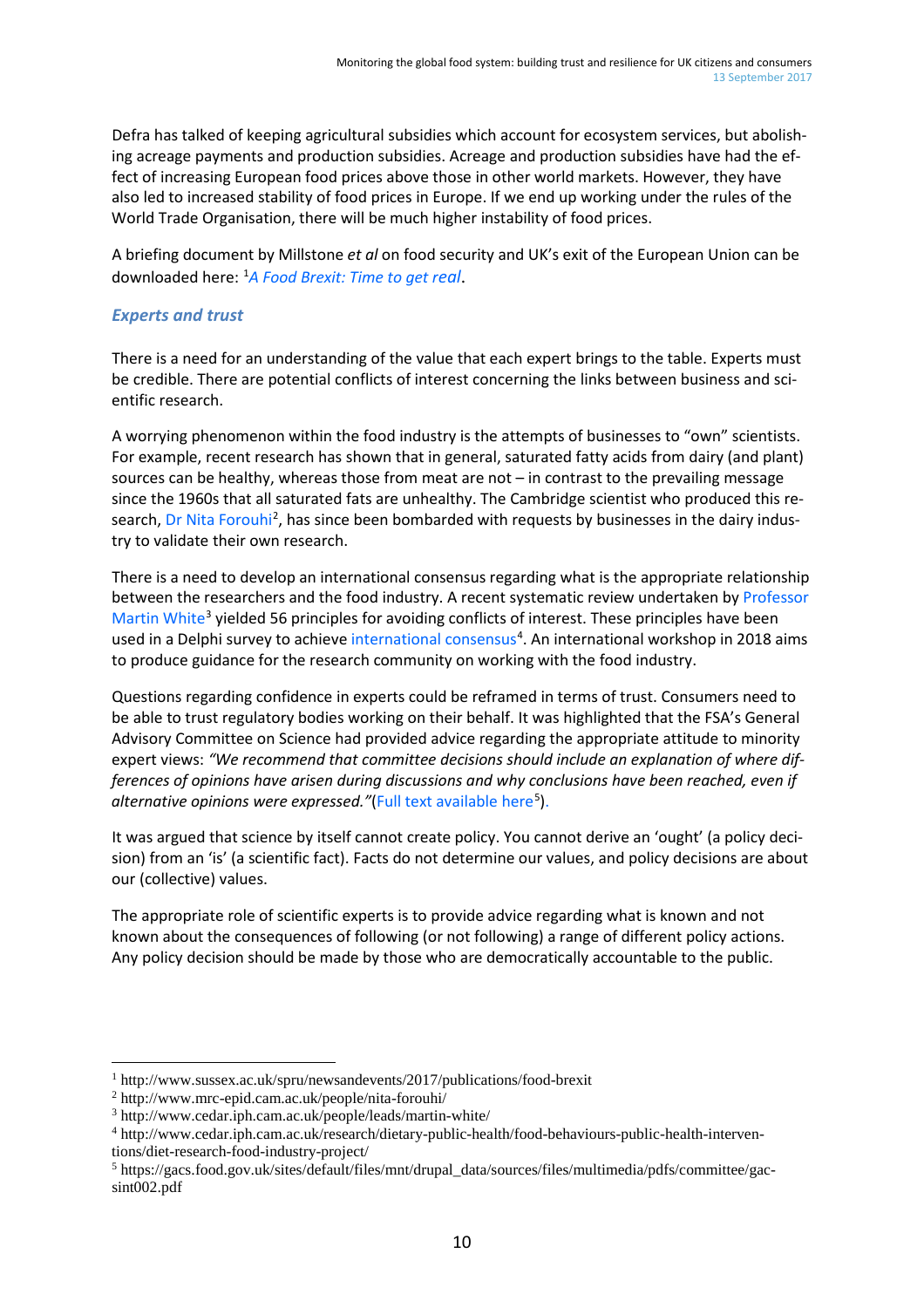Although this view was supported, not everyone's experience of providing scientific advice for policy was in keeping with the bleak view that some scientific advisers solely offer prescriptive advice in favour of one policy decision.

The case was made that future food policy meetings might benefit from having an expert in the supply chain. The food system has multiple, uncoordinated, points of regulation: health, nutrition, production standards, international trade etc. The different regulatory bodies which coordinate these different aspects of the food system are not naturally going to be joined up. We may need some regulation to ensure this.